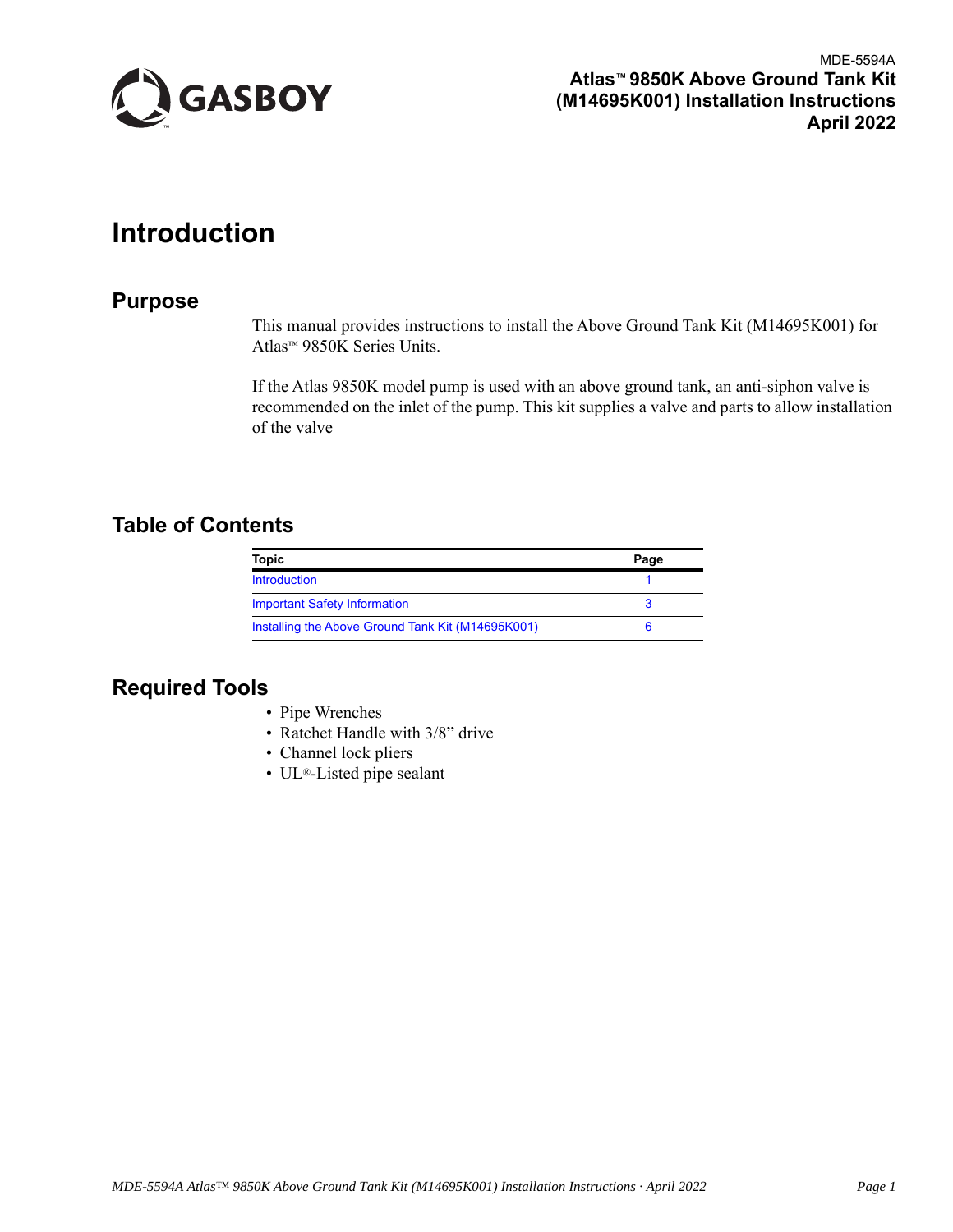# **Parts List**

The following table lists the parts included in this kit.

| <b>Item</b>   | <b>Description</b>                       | <b>Part Number</b>    | Quantity      |
|---------------|------------------------------------------|-----------------------|---------------|
| 1             | Check Valve & Piping Assy .150 A/G Tank  | G066831               |               |
| $\mathcal{P}$ | Tube Assy., Return 9850K AGT kit         | M14791A001            |               |
| 3             | Elbow, 1/2" NPT Conduit, M/F             | K42448                |               |
| 4             | Nipple, Conduit 1/2 X 3-5/8 Alum         | R <sub>11976-55</sub> |               |
| 5             | Conduit fitting, 90-degree elbow, F/F    | M16595B001            | 1             |
| 6             | Conduit, J-box to solenoid 9850K AGT kit | M14806B001            | 1             |
| 7             | Union, Exp Std 1/2" M&F Stl              | N16289-20             |               |
| 8             | Bushing, Red Hex HD 2 X 1-1/2            | K02300                | 1             |
| 9             | Nipple, 1-1/2X1/3/8 EH Fe Pipe.          | R <sub>11493-58</sub> | $\mathcal{P}$ |
| 10            | Valve, Sol 1.5" Skin 230V 2Stg           | G067062               | 1             |
| 11            | Valve Shear, 1-1/2 Union                 | G066867               |               |

*Note: 1) To protect the solenoid valve, a suitable strainer or filter should be installed upstream and as close to the valve as possible.*

*2) If the pump is installed with a satellite, Gasboy recommends a shear valve be installed on the master satellite outlet. Refer to MDE-4331 Atlas Fuel System Installation Manual.*

## **Related Documents**

| <b>Document</b> |                                           |                                   |
|-----------------|-------------------------------------------|-----------------------------------|
| <b>Number</b>   | Title                                     | <b>GOLD</b> <sup>SM</sup> Library |
| MDE-4255        | Gasboy's Warranty Policy Statement.       | Gasboy Atlas Pumps/Dispensers     |
| MDE-4430        | Important Warnings and Safeguards         | Gasboy Safety and Warranty Docs   |
| MDE-4331        | Atlas Fuel System Installation Manuall    | Gasboy Atlas Pumps/Dispensers     |
| MDE-4334        | Atlas Start-up/Service Manual             | Gasboy Atlas Pumps/Dispensers     |
| FE-357          | Atlas Pump Retail/Commercial Field Wiring | Installers Public Documents       |

# **Abbreviations and Acronyms**

| Term        | <b>Description</b>                            |
|-------------|-----------------------------------------------|
| DFF         | Diesel Exhaust Fluid                          |
| NFC.        | National Electrical Code                      |
| <b>NFPA</b> | National Fire Protection Association          |
| <b>OSHA</b> | Occupational Safety and Health Administration |
| STP         | Submersible Turbine Pump                      |

# **Warranty**

For information on warranty, refer to *MDE-4255 Gasboy's Warranty Policy Statement*. If you have any warranty-related questions, contact Gasboy's Warranty Department at its Greensboro location.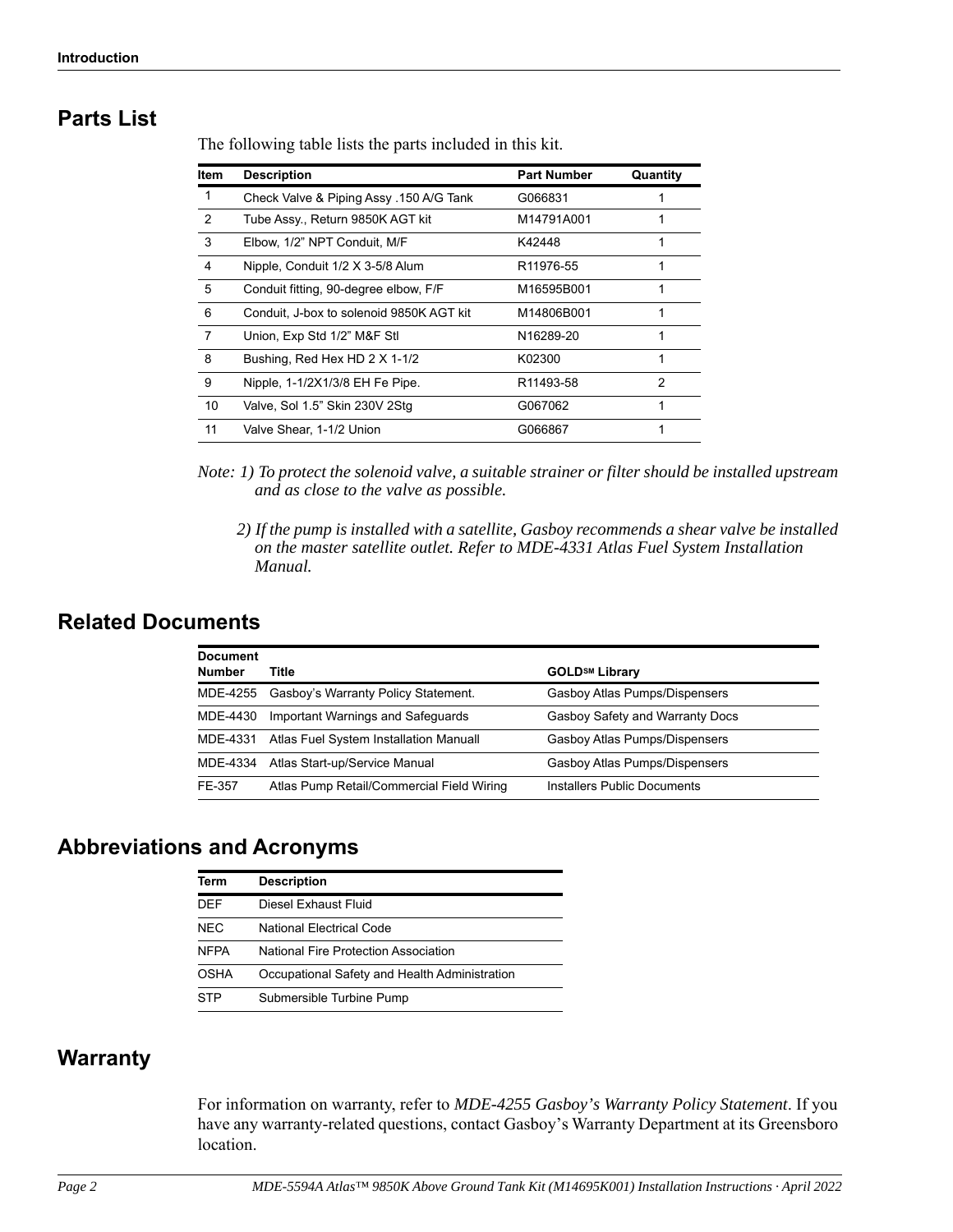# <span id="page-2-0"></span>**Important Safety Information**

*Notes: 1) Save this Important Safety Information section in a readily accessible location.*

#### *2) Although DEF is non-flammable, diesel is flammable. Therefore, for DEF cabinets that are attached to diesel dispensers, follow all the notes in this section that pertain to flammable fuels.*

This section introduces the hazards and safety precautions associated with installing, inspecting, maintaining or servicing this product. Before performing any task on this product, read this safety information and the applicable sections in this manual, where additional hazards and safety precautions for your task will be found. Fire, explosion, electrical shock or pressure release could occur and cause death or serious injury, if these safe service procedures are not followed.

#### **Preliminary Precautions**

You are working in a potentially dangerous environment of flammable fuels, vapors, and high voltage or pressures. Only trained or authorized individuals knowledgeable in the related procedures should install, inspect, maintain or service this equipment.

#### **Emergency Total Electrical Shut-Off**

The first and most important information you must know is how to stop all fuel flow to the pump/dispenser and island. Locate the switch or circuit breakers that shut off all power to all fueling equipment, dispensing devices, and Submerged Turbine Pumps (STPs).



The EMERGENCY STOP, ALL STOP, and PUMP STOP buttons at the cashier's station WILL NOT shut off electrical power to the pump/dispenser. This means that even if you activate these stops, fuel may continue to flow uncontrolled.

You must use the TOTAL ELECTRICAL SHUT-OFF in the case of an emergency and not the console's ALL STOP and PUMP STOP or similar keys.

#### **Total Electrical Shut-Off Before Access**

Any procedure that requires access to electrical components or the electronics of the dispenser requires total electrical shut off of that unit. Understand the function and location of this switch or circuit breaker before inspecting, installing, maintaining, or servicing Gasboy equipment.

#### **Evacuating, Barricading and Shutting Off**

Any procedure that requires access to the pump/dispenser or STPs requires the following actions:



- An evacuation of all unauthorized persons and vehicles from the work area
- Use of safety tape, cones or barricades at the affected unit(s)
- A total electrical shut-off of the affected unit(s)

#### **Read the Manual**

Read, understand and follow this manual and any other labels or related materials supplied with this equipment. If you do not understand a procedure, call a Gasboy Authorized Service Contractor or call the Gasboy Support Center at 1-800-444-5529. It is imperative to your safety and the safety of others to understand the procedures before beginning work.

#### **Follow the Regulations**

Applicable information is available in National Fire Protection Association (NFPA) 30A; *Code for Motor Fuel Dispensing Facilities and Repair Garages*, NFPA 70; *National Electrical Code (NEC)*, Occupational Safety and Health Administration (OSHA) regulations and federal, state, and local codes. All these regulations must be followed. Failure to install, inspect, maintain or service this equipment in accordance with these codes, regulations and standards may lead to legal citations with penalties or affect the safe use and operation of the equipment.

#### **Replacement Parts**

Use only genuine Gasboy replacement parts and retrofit kits on your pump/dispenser. Using parts other than genuine Gasboy replacement parts could create a safety hazard and violate local regulations.

## **Safety Symbols and Warning Words**

This section provides important information about warning symbols and boxes. **Alert Symbol** 

′!′ This safety alert symbol is used in this manual and on warning labels to alert you to a precaution which must be followed to prevent potential personal safety hazards. Obey safety directives that follow this symbol to avoid possible injury or death.

#### **Signal Words**

These signal words used in this manual and on warning labels tell you the seriousness of particular safety hazards. The precautions below must be followed to prevent death, injury or damage to the equipment:



**!**

which will result in death or serious injury. **WARNING**: Alerts you to a hazard or unsafe practice

that could result in death or serious injury. **CAUTION** with Alert symbol: Designates a hazard or unsafe practice which may result in minor injury.

**CAUTION** without Alert symbol: Designates a hazard or unsafe practice which may result in property or equipment damage.

#### **Working With Fuels and Electrical Energy Prevent Explosions and Fires**

Fuels and their vapors will explode or burn, if ignited. Spilled or leaking fuels cause vapors. Even filling customer tanks will cause potentially dangerous vapors in the vicinity of the dispenser or island.

DEF is non-flammable. Therefore, explosion and fire safety warnings do not apply to DEF fluid lines.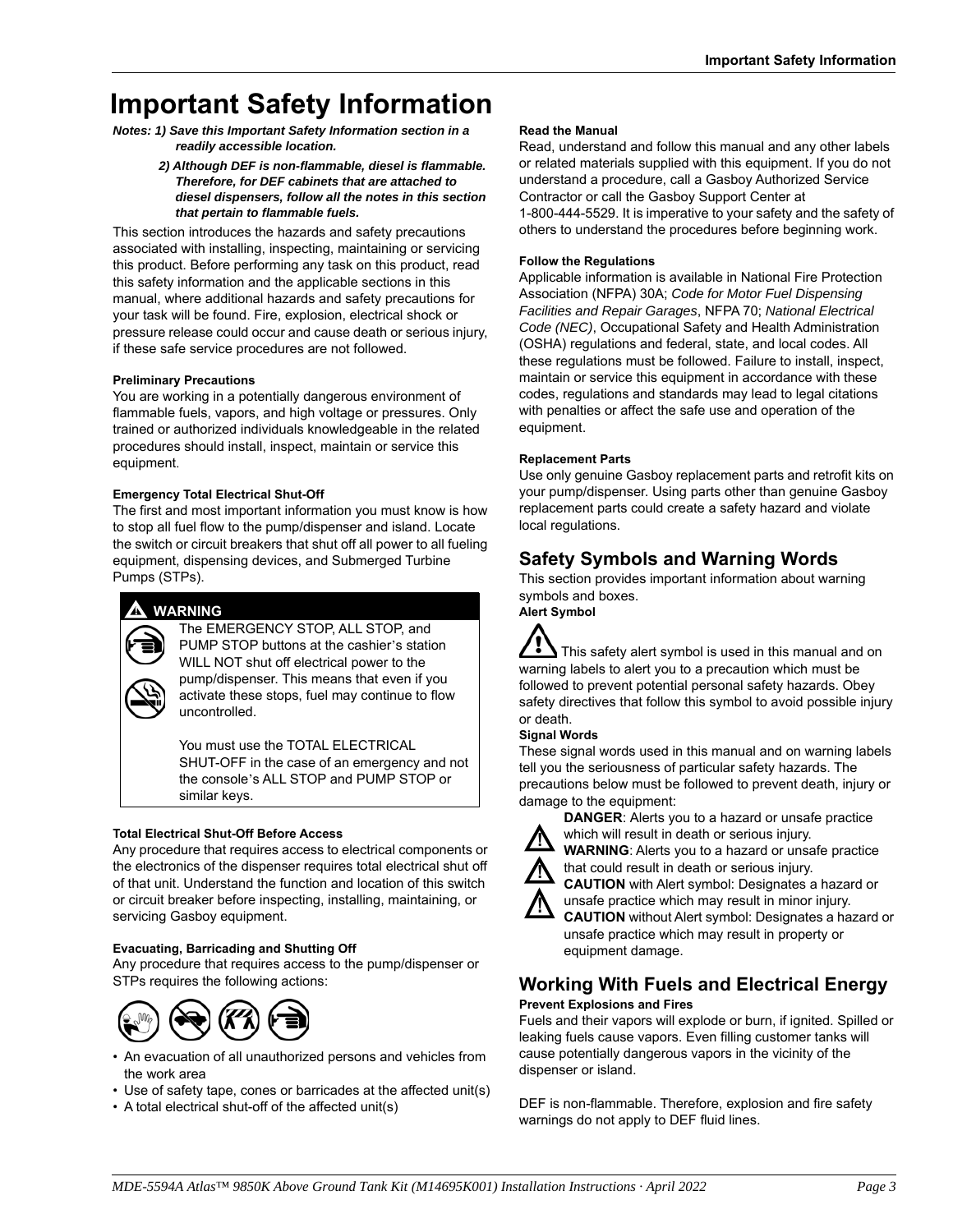#### **No Open Fire**



Open flames from matches, lighters, welding torches or other sources can ignite fuels and their vapors.

**No Sparks - No Smoking**



Sparks from starting vehicles, starting or using power tools, burning cigarettes, cigars or pipes can also ignite fuels and their vapors. Static electricity, including an electrostatic charge on your body, can cause a spark sufficient to ignite fuel vapors. Every time you get out of a vehicle, touch the metal of your vehicle, to discharge any electrostatic charge before you approach the dispenser island.

#### **Working Alone**

It is highly recommended that someone who is capable of rendering first aid be present during servicing. Familiarize yourself with Cardiopulmonary Resuscitation (CPR) methods, if you work with or around high voltages. This information is available from the American Red Cross. Always advise the station personnel about where you will be working, and caution them not to activate power while you are working on the equipment. Use the OSHA Lockout/Tagout procedures. If you are not familiar with this requirement, refer to this information in the service manual and OSHA documentation.

#### **Working With Electricity Safely**

Ensure that you use safe and established practices in working with electrical devices. Poorly wired devices may cause a fire, explosion or electrical shock. Ensure that grounding connections are properly made. Take care that sealing devices and compounds are in place. Ensure that you do not pinch wires when replacing covers. Follow OSHA Lockout/Tagout requirements. Station employees and service contractors need to understand and comply with this program completely to ensure safety while the equipment is down.

#### **Hazardous Materials**

Some materials present inside electronic enclosures may present a health hazard if not handled correctly. Ensure that you clean hands after handling equipment. Do not place any equipment in the mouth.

### **! WARNING**

The pump/dispenser contains a chemical known to the State of California to cause cancer.

## **! WARNING**

The pump/dispenser contains a chemical known to the State of California to cause birth defects or other reproductive harm.



Gilbarco Veeder-Root encourages the recycling of our products. Some products contain electronics, batteries, or other materials that may require special management practices depending on your location. Please refer to your local, state, or country regulations for these requirements.

## **In an Emergency**

#### **Inform Emergency Personnel**

Compile the following information and inform emergency personnel:

- Location of accident (for example, address, front/back of building, and so on)
- Nature of accident (for example, possible heart attack, run over by car, burns, and so on)
- Age of victim (for example, baby, teenager, middle-age, elderly)
- Whether or not victim has received first aid (for example, stopped bleeding by pressure, and so on)
- Whether or not a victim has vomited (for example, if swallowed or inhaled something, and so on)

## **! WARNING**



Gasoline/DEF ingested may cause

unconsciousness and burns to internal organs. Do not induce vomiting. Keep airway open. Oxygen may be needed at scene. Seek medical advice immediately.

## **! WARNING**

DEF generates ammonia gas at higher temperatures. When opening enclosed panels, allow the unit to air out to avoid breathing vapors.

If respiratory difficulties develop, move victim away from source of exposure and into fresh air. If symptoms persist, seek medical attention.

## **! WARNING**



Gasoline inhaled may cause unconsciousness and burns to lips, mouth and lungs. Keep airway open.

Seek medical advice immediately.

## **! WARNING**



Gasoline/DEF spilled in eyes may cause burns to eye tissue.

Irrigate eyes with water for approximately 15 minutes.

Seek medical advice immediately.

### **! WARNING**

Gasoline/DEF spilled on skin may cause burns. Wash area thoroughly with clear water.

Seek medical advice immediately.

## **! WARNING**

DEF is mildly corrosive. Avoid contact with eyes, skin, and clothing. Ensure that eyewash stations and safety showers are close to the work location. Seek medical advice/recommended treatment if DEF spills into eyes.

#### **IMPORTANT:** Oxygen may be needed at scene if gasoline has been ingested or inhaled. Seek medical advice immediately. **Lockout/Tagout**

Lockout/Tagout covers servicing and maintenance of machines and equipment in which the unexpected energization or start-up of the machine(s) or equipment or release of stored energy could cause injury to employees or personnel. Lockout/Tagout applies to all mechanical, hydraulic, chemical, or other energy, but does not cover electrical hazards. Subpart S of 29 CFR Part 1910 - Electrical Hazards, 29 CFR Part 1910.333 contains specific Lockout/Tagout provision for electrical hazards.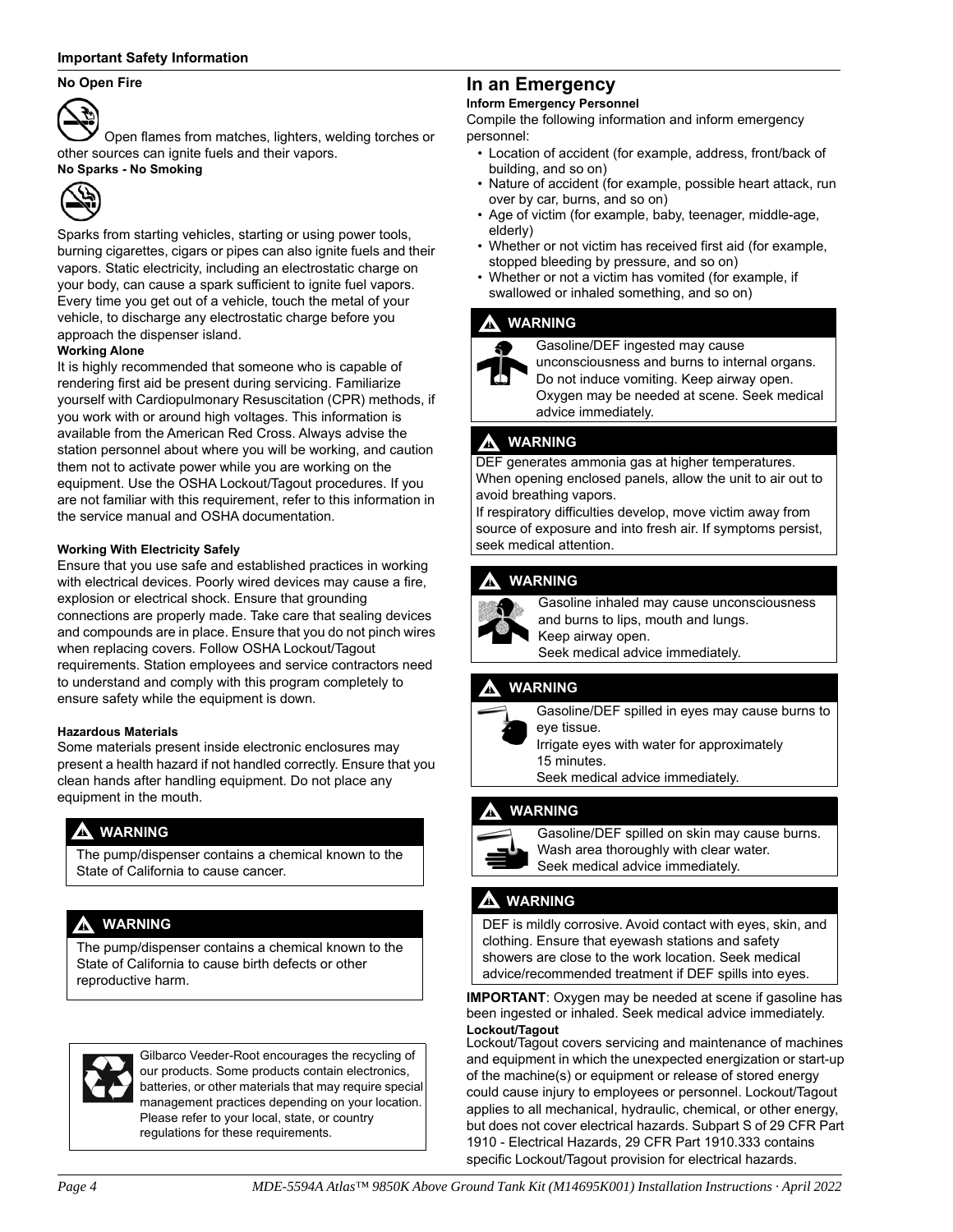# **Hazards and Actions**



## **WARNING**

Spilled fuels, accidents involving pumps/dispensers, or uncontrolled fuel flow create a serious hazard.

Fire or explosion may result, causing serious injury or death.

Follow established emergency procedures.

DEF is non-flammable. However it can create a slip hazard. Clean up spills promptly.

The following actions are recommended regarding these hazards:



- Do not go near a fuel spill or allow anyone else in the area.
- Use station EMERGENCY CUTOFF immediately. Turn off all system circuit breakers to the island(s).
- Do not use console E-STOP, ALL STOP, and PUMP STOP to shut off power. These keys do not remove AC power and do not always stop product flow.
- Take precautions to avoid igniting fuel. Do not allow starting of vehicles in the area. Do not allow open flames, smoking or power tools in the area.
- Do not expose yourself to hazardous conditions such as fire, spilled fuel or exposed wiring.
- Call emergency numbers.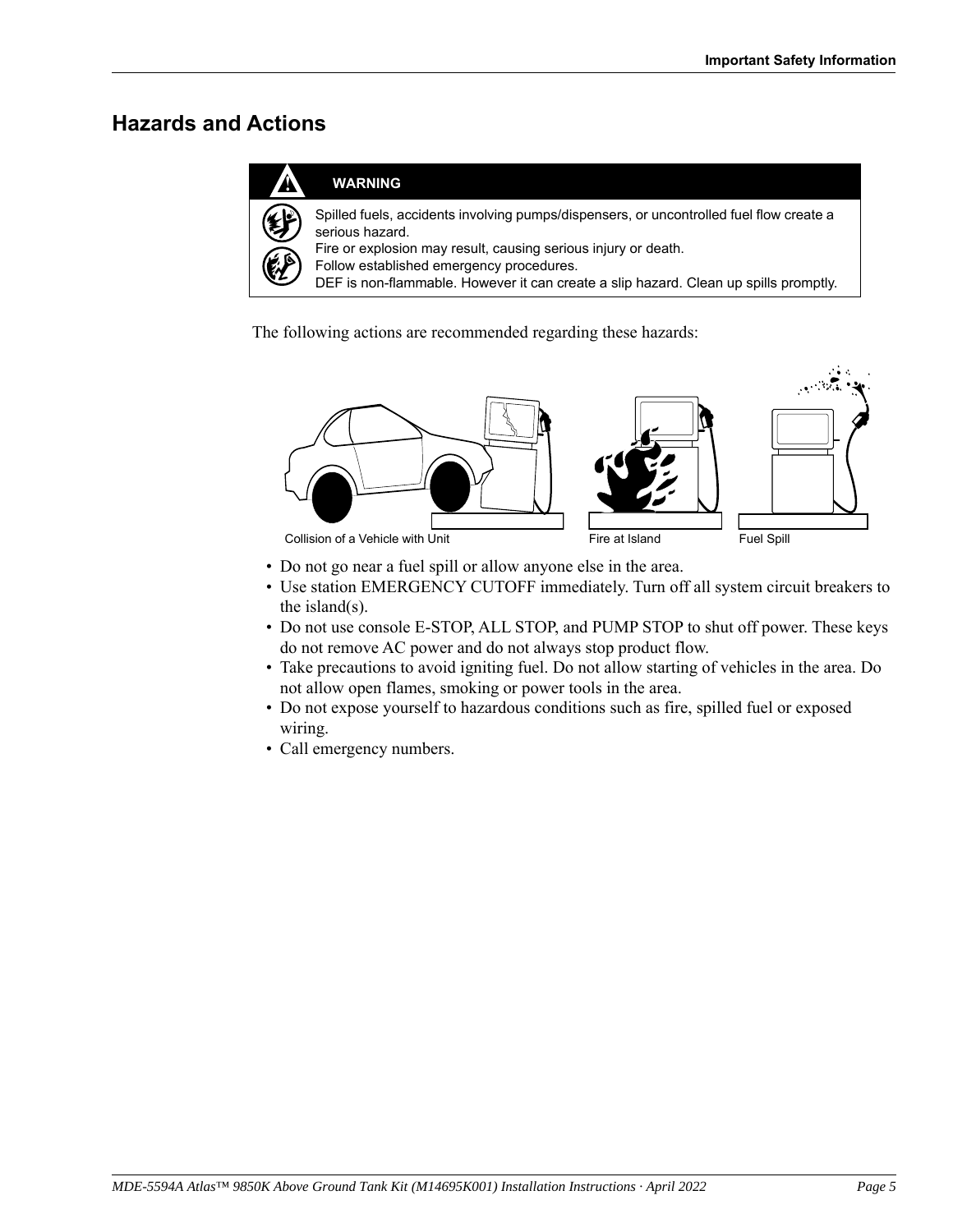# <span id="page-5-0"></span>**Installing the Above Ground Tank Kit (M14695K001)**

To install the Above Ground Tank Kit (M14695K001) for Atlas 9850K Series Units, proceed as follows:

- **1** Refer *MDE-4430 Important Warning and Safeguards*, to review the important warning and safeguards instruction.
- **2** Remove the Pipe Plug from the side of the junction box.
- **3** Remove the return Copper Tube from the bottom of the sump to the top of the strainer casting.
- **4** Remove the Brass Elbow at the top of the strainer casting.
- **5** Remove the Inlet Pipe from the strainer casting.

## **Figure 1: 9850K Pumping Unit**

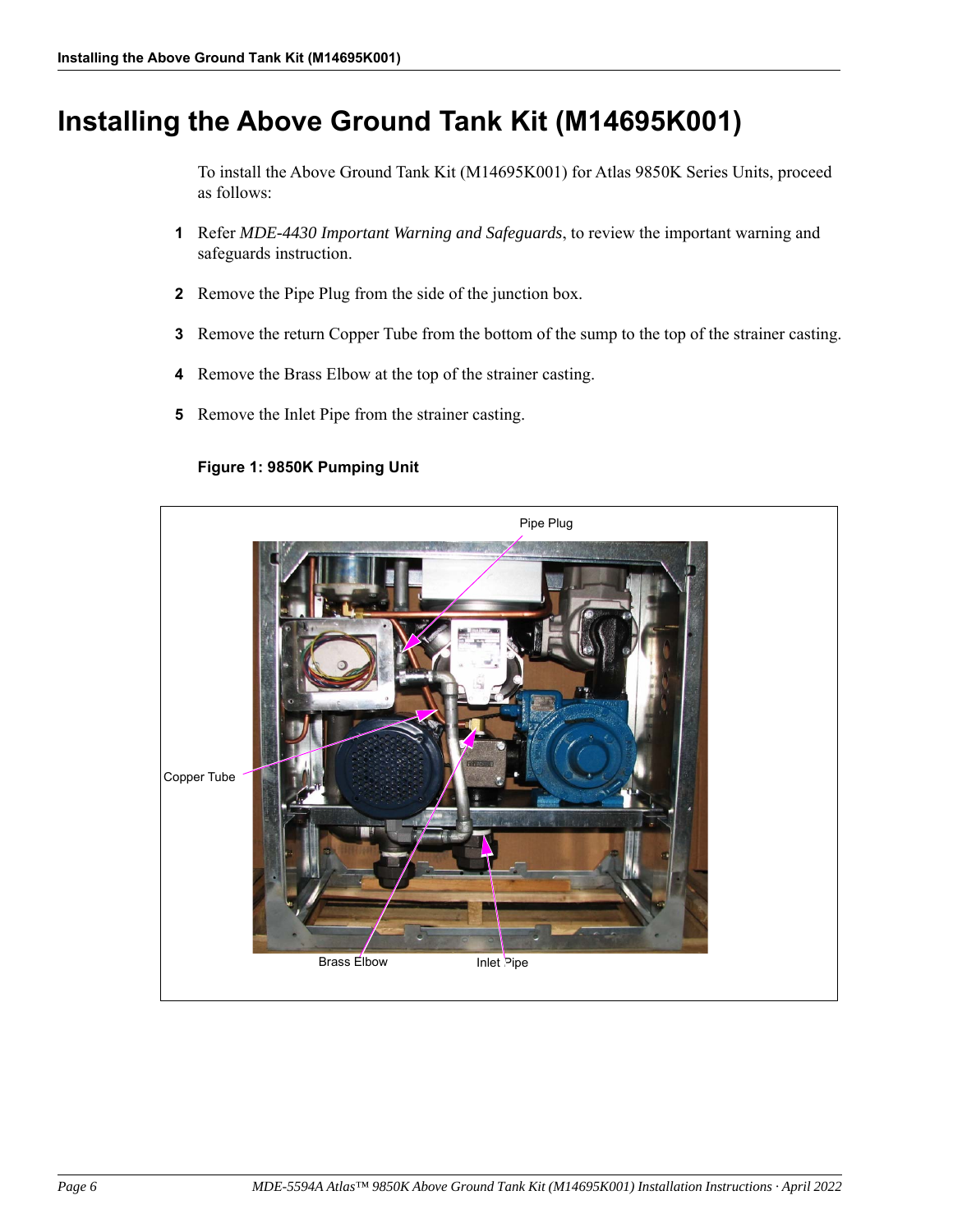**6** Ensure that the Check Valve assembly is fully assembled and then install it in the top of the strainer casting.



## **Figure 2: Check Valve**

**7** Install new return copper tube from the bottom of the sump to the top of the check valve.

**Figure 3: Return Copper Tube** 

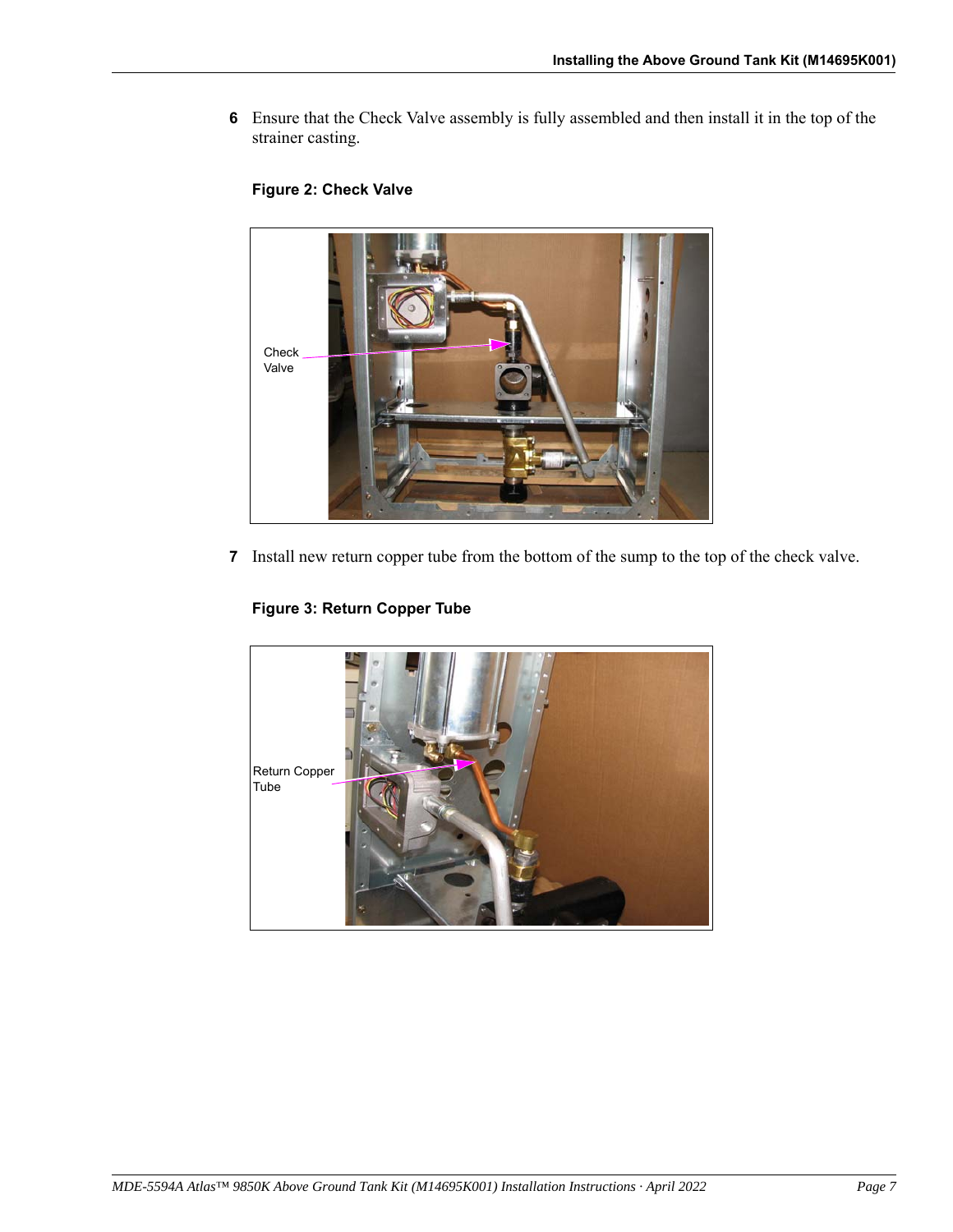**8** Install reducer, pipe nipples, solenoid, and union top on the shear valve.



### **Figure 4: Solenoid Valve**

**9** Install the conduit elbows, conduits, and expansion union as shown in the figure.



## **Figure 5: Installation of Conduit Elbow, Conduits, and Expansion Union**

- **10** The solenoid must be connected in parallel with the pump motor. Refer to field wiring diagram *FE-357 Atlas Pump Retail/Commercial Field Wiring* and "External Valve" section in *MDE-4331 Atlas Fuel System Installation Manual.*
- **11** Install shear valve according to manufacturer's instructions. Refer to *MDE-4331 Atlas Fuel System Installation Manual*.
- **12** After the pump is installed, test for leaks and proper operation before putting the unit into service.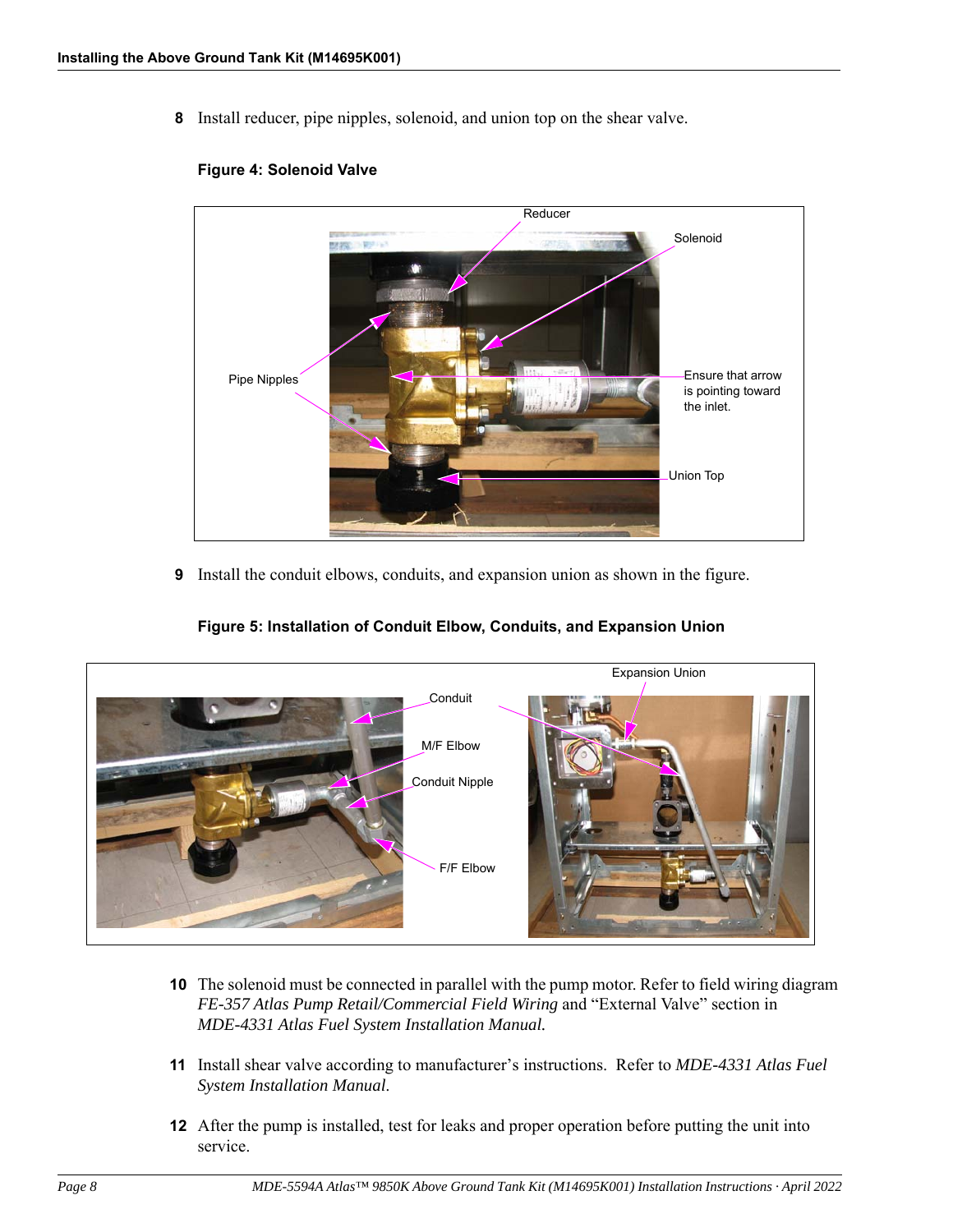*This page is intentionally left blank.*